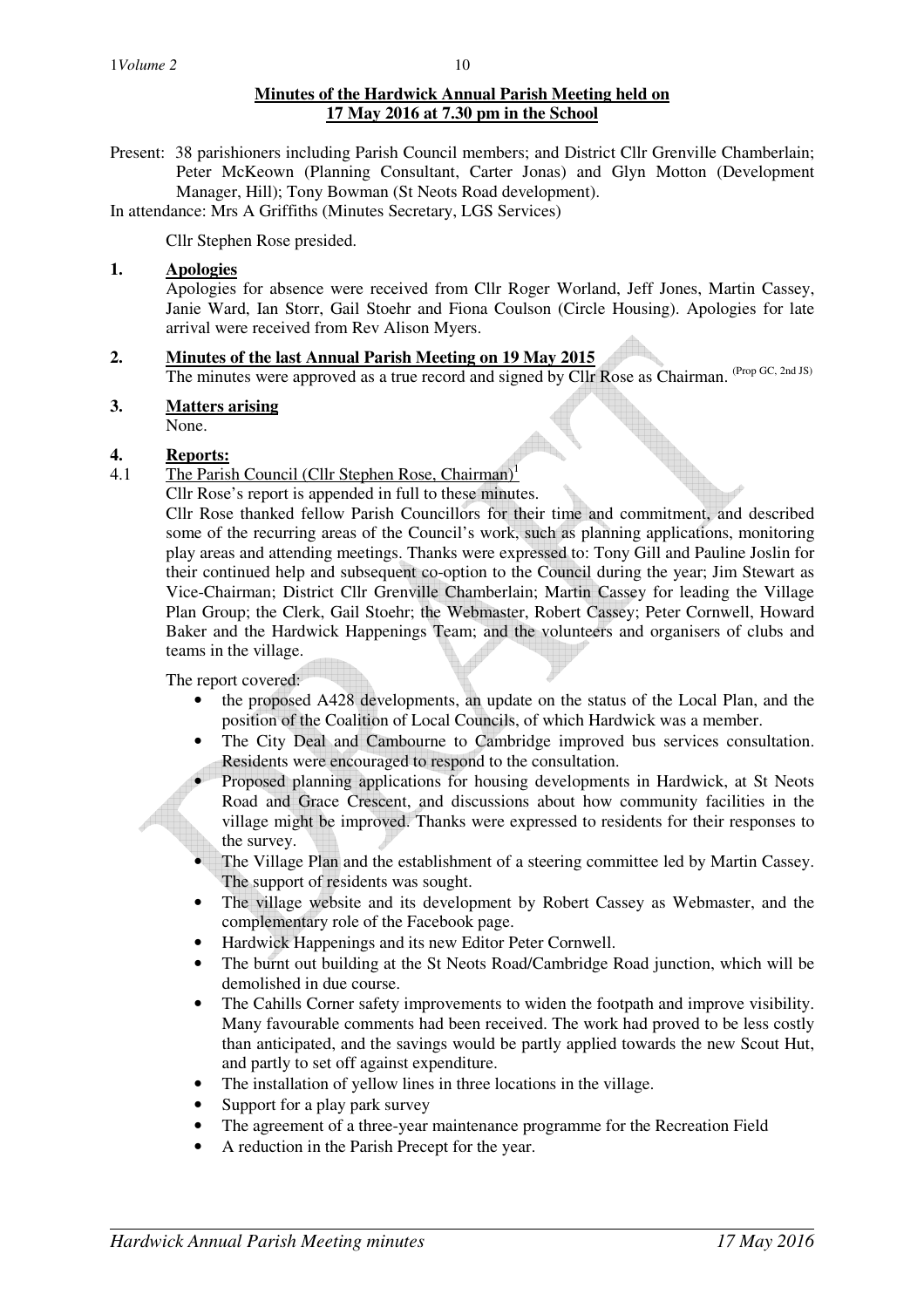Cllr Rose invited Peter McKeown of Carter Jonas and Glyn Motton of Hill to speak about the proposed development for land west of Grace Crescent. A well attended exhibition had been held in June 2015 and comments received had been taken on board. It was hoped that the application would be submitted to SCDC before the end of May for outline permission for up to 98 units, with all matters reserved except for access. The design and access statement and the proposed masterplan had been brought along to show residents. The density of units would be 23 per hectare and there would be a large open space including a play area. There would be a landscaped southern site boundary.

10

The developers explained that they were in regular contact with the Parish Council and the District Councillor regarding the level of facilities required by the village and how these could be improved. The S106 agreement would secure infrastructure and schemes would benefit the wider village.

The proposals included: a minimum of 39 affordable houses to help meet an acknowledged need; dedicated car parking facilities within the Pastures; village allotments; play equipment in Grace Crescent; a contribution towards upgrading the footpath from the Blue Lion to the Church; covered secure cycle parking on St Neots Road; increased frequency of the Go Whippet service in Cambridge Road; a contribution to a new Community Centre on the Recreation Ground, or if not, the extension of the existing facilities at the Hardwick Sports and Social Club; the relocation of the Community Room to the Recreation Ground, given the need for a pre-school in the village, so that the existing room could be freed for this purpose; a contribution to primary health care; and a connection to the bridleway south of the village. The S106 proposals would not be confirmed until the application had been submitted and the draft S106 agreement would be prepared and discussed at a future date.

The developers reiterated that it would be a sustainable development and would benefit the village.

Tony Bowman, on behalf of the Hardwick Consortium, was invited to speak about the proposals for land off St Neots Road. The proposals were at a very advanced stage and they were in discussion with the SCDC planners. The number of units had been scaled back from 184 and the development would be at least 40% affordable housing, including some catering for special and local needs. Fiona Coulson, who had sent her apologies, was leading negotiations with Circle and there was a joint venture with Hill dealing with the sale of houses and Circle dealing with the social and special needs housing. Sustainability was emphasised. The S106 obligation would include a contribution to a new Community Centre, to education (either an additional class or an upgrade for the school facilities), as well as an extension to the car park at Comberton surgery. It was explained that a health facility was badly needed but the NHS had no funding for new surgeries. An outline planning application would be submitted in the next few weeks.

## 4.2 Presentation of the last audited accounts<sup>2</sup>

The report from the Clerk as Responsible Financial Officer (appended) covered the audit process, invited inspection of the accounts and offered copies of the accounts for both last year and this year.

## 4.3 The District Councillor (Cllr Grenville Chamberlain)<sup>3</sup>

 Cllr Chamberlain's report (appended in full) included: thanks to the Chairman and Members of the Parish Council and for the contribution of the voluntary groups to the village; the firedamaged building, which is now to be demolished, and concerns that the area is left safe and secure; the work of the Village Plan group and the purpose of drawing up a Neighbourhood Plan; the suspension of the Local Development Plan, and the effect on planning applications; the two proposals for development in Hardwick and the opportunity for residents to express their views; and the proposals for a directly elected Mayor for the region.

- 4.4 The County Councillor
	- No report available.
- 4.5 Police<sup>4</sup>

 The Police Report (appended in full) gave statistics for incidents and crimes for the last 12 months and the fortnightly Police Contact point at Morrisons where security advice and "Smart Water" for property marking are available.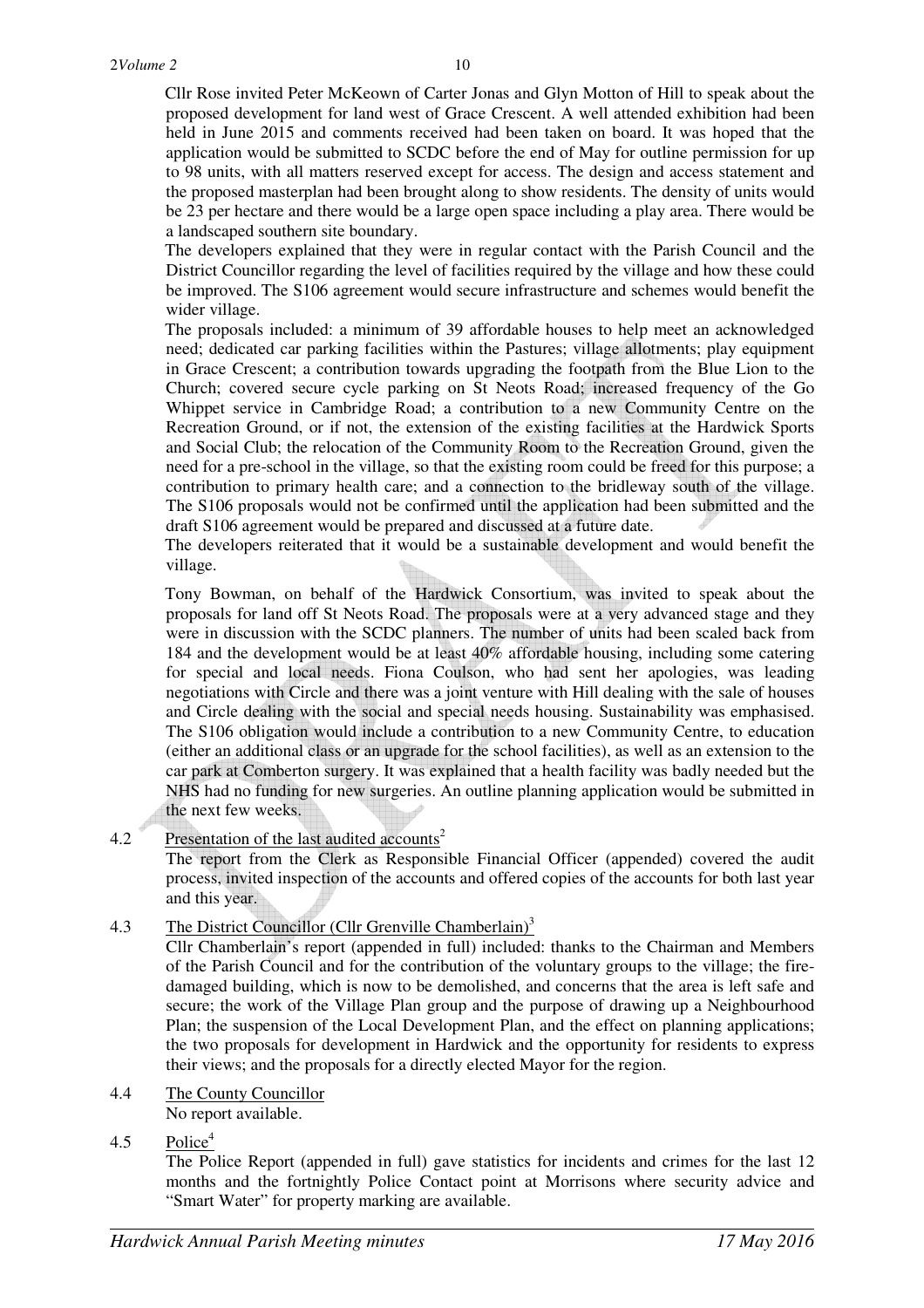## 4.6 Hardwick Sports and Social Club<sup>5</sup>

 The report from the Hardwick Sports and Social Club, (appended in full), was read in the Secretary's absence by Cllr Cracknell. The report covered: the background and legal status of the Club, including the lease, licences held, and management committee and sub-committee; the membership, activities, recent improvements and staff changes. The staff aim to provide a warm and welcoming facility for the Club's members.

 Cllr Cracknell added that the Club was a not for profit organisation but had made donations to the Pre-school, the Doctors' Run, and Scouts and Guides, and was willing to support village organisations.

## 4.7 Hardwick Community Association<sup>6</sup>

 Anne Jones presented the report of the Community Association (appended in full) which covered the affiliated groups, the meeting times and venue, and the Officers. Suggestions for raising the profile were welcomed. Refurbishment of the Community Room took place during the year to enhance the environment for Pippin's Café, which is now nearly two years old. Local groups were encouraged to use the room.

## 4.8 Hardwick Happenings

 Peter Cornwell reported on the activities of Hardwick Happenings and thanked all the distributors and helpers, particularly Howard Baker for his huge contribution and encouraging involvement. The magazine tried to be innovative and contributions of letters and dialogue were sought. The School was thanked for the two Junior Editors who will be given four pages in the magazine to use at their discretion, with a view to including the Under 11s.

#### 4.9 Webmaster<sup>7</sup>

Robert Cassey reported (report appended in full) on the increased time spent on views of the website, mainly for village facilities, news, parish council reports, and events. A number of features had been added over the year including an online events calendar and a number of other additions to the content are in the pipeline, such as Club pages, online advertisements, a suggestion area and a "What's New" section.

#### 4.10 Village Plan Committee<sup>8</sup>

In the absence of Martin Cassey, his report (appended in full) was read by Betty Grimes. This covered the establishment of a Village Plan steering committee, and a dedicated website supported by Facebook postings; a well-attended public meeting to inform residents of what Village Plans entailed, and community engagement at events. Thanks were expressed for the support and funding received from the Parish Council. A timeline for completion of the plan has been produced. It is hoped to finish the task by December 2017 but this will require more funding. There is some interest in developing a Neighbourhood Plan.

## 4.11 Hardwick Scouts and Guides<sup>9</sup>

Jane Muncey presented the report of the Hardwick Guides (appended in full). This covered a recruitment evening, the activities enjoyed by the Guides, residential events, participation in community events, fundraising towards the Scout and Guide community building, grant applications and the need for a replacement building for the Guides and Scouts in the future, which would also be available for the rest of the community. The Parish Council was thanked for its support.

4.12 St Mary's Church

On a proposition by the Chairman, this item was deferred until later in the meeting to enable Rev Myers to report on her arrival.

4.13 The Evangelical Church<sup>10</sup>

Steve Gaze reported on the activities of Hardwick Evangelical Church (appended in full). He explained that the two churches served in different ways but worked together. This covered services, membership, and small group meetings; collaboration with St Mary's Church and other community groups, including Pippins, Hardwick Youth Club, a monthly service at Gracefields Care Home, the Nativity Scene, Carol singing, the Wednesday Club, WCCYM youth work and helping individuals in the community. A fete will be held on 25 June at Gracefields.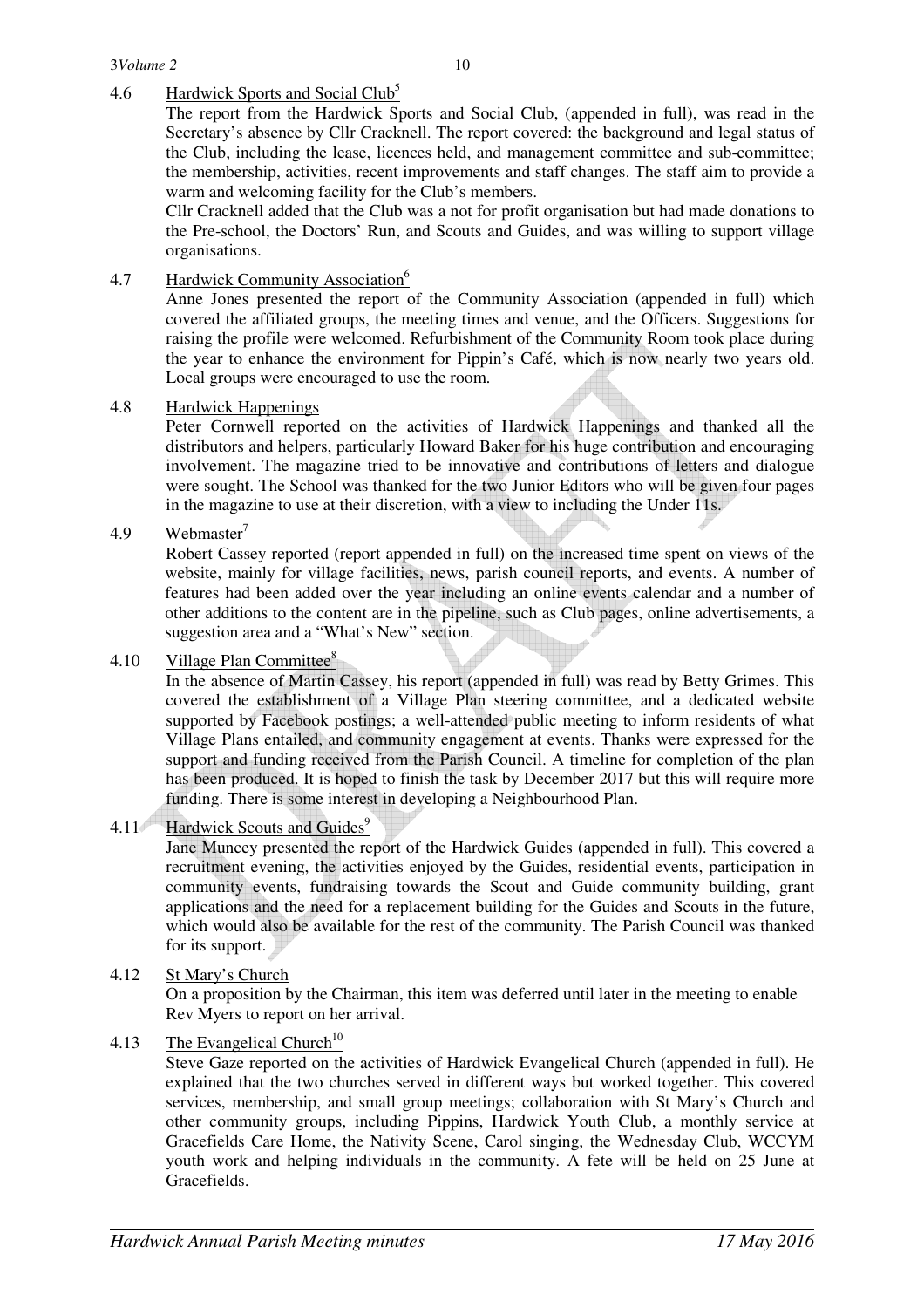## 4.14 Play equipment project<sup>11</sup>

On a proposition by the Chairman, this was deferred to be taken under item 5.

### 4.15 Hardwick  $WI<sup>12</sup>$

Anne Jones presented the report of the WI (appended in full). This covered the meetings, membership, and highlighted the speakers, trips and events enjoyed during the year. Special occasions included the celebration of the centenary of the National Federation of the WI in 2015, with Anne Jones representing Hardwick at the Royal Garden Party at Buckingham Palace and a Centenary Dinner at Girton College, and the unveiling of the plaque on the village sign. New members are welcome.

## 4.16 Hardwick Recreation Ground – new 3 year maintenance programme<sup>13</sup>

Chris Fuller reported on the new programme of works to improve the surface of the Recreation Ground, especially the drainage (report appended in full).It was explained that this was necessary because the clay soil traps winter rainfall and the amount of sport played compacts the soil, making the surface soggy. Details of the three year programme and the processes involved were outlined, which it is hoped will improve the condition of the Recreation Ground for all residents.

Stephen Rose commented that for a village the size of Hardwick, the amount of recreation facilities was below the recommended level and there was a shortfall of two football and two Colts' pitches.

#### 4.17 Other

Anne Jones reported on the recent litter pick, when 60 bags of rubbish had been collected by volunteers. It was hoped to set up a volunteer litter pick group covering six areas of the village, as the litter needed to be collected regularly. It was noted that the remit of the litter picker employed by the Parish Council covered only the play areas and did not include the main road, etc. A new website had been set up on hardwicklitterpicking@outlook.com. The initiative was being led by Pat Portlock. The Parish Council had agreed a budget to purchase litter picking equipment.

## **5. Applications for awards of small grants to projects for improvements to the village**

The Chairman introduced a new initiative of small grants to assist village groups, up to a maximum of £250 per project from a budget of £1000. It was explained that whilst the Parish Council could only approve grants formally at one of its meetings, it would like the Annual Parish Meeting to indicate its preference for the projects to be funded and the amount of the grants. Bids were invited.

Clare McGowan on behalf of the Hardwick Play Parks Group reported on the formation of the group of volunteers for fundraising to improve the play parks in the village. Thanks were expressed to Mark Pentney for designing the logo. A grant of £250 was sought towards the cost of putting on a fundraising event. A survey had been undertaken and a plan of action drawn up. The goal was a major redevelopment of the play area, removing all the existing equipment and installing a toddler, junior and infant area, with a trim trail for teens, a willow maze, the total cost of which would be approximately £150,000. Details of an application for charitable status, and proposed fundraising events including a 5k Fun Run on 11 September between Main Street and Long Road, Comberton, were outlined. A Facebook page has been established with a website to follow. Thanks were expressed to the Blue Lion for use of the pub garden to start the race. Grants are being applied for. The Parish Council indicated that it would be open to receiving further applications for funding in the future.

Lucy Gardiner on behalf of the  $3<sup>rd</sup>$  Hardwick Brownies sought funding of £150 to allow the purchase of materials for fun activities at a planned recruitment evening to boost numbers. The activities enjoyed by the Brownies were outlined, including the badges programme, trips and visits. The amount sought should also cover the costs of another trip. Anne Jones suggested an increased amount of £250 should be granted.

By a show of hands, the majority of those present supported a grant of £250 for the Brownies. (Prop Anne Jones, 2nd Grenville Chamberlain)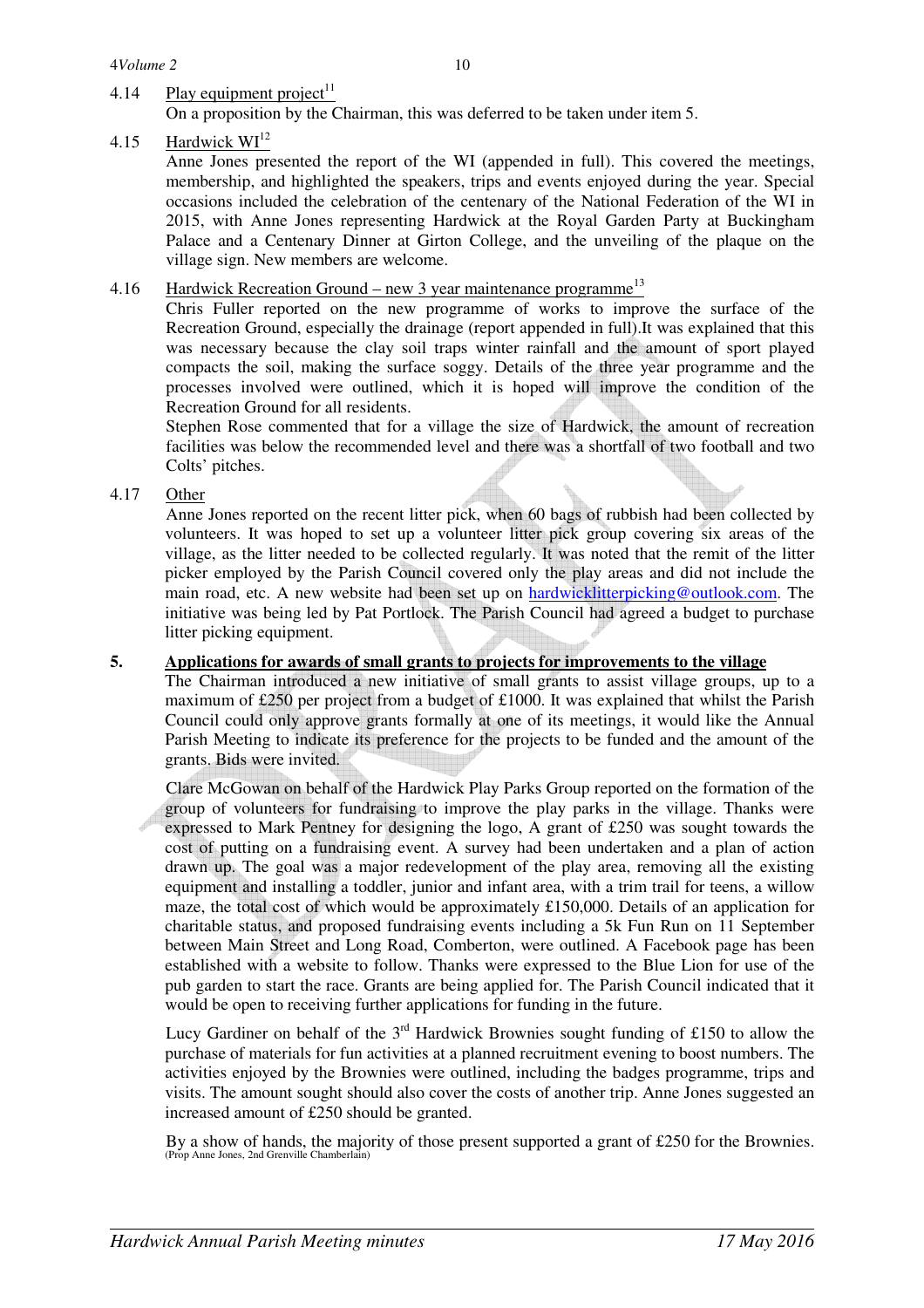By a show of hands, the majority of those present supported a grant of £250 for the Play Parks Group. (Prop Jane Humphries, 2nd Steve Gaze)

On a proposition by the Chairman, at 9.10 pm the meeting was adjourned for half an hour for refreshments.

The meeting reconvened at 9.40 pm.

#### 4.12 St Mary's Church<sup>14</sup>

Rev Alison Myers presented the report of St Mary's Church (appended in full). This covered seasonal celebrations, rites of passage including weddings, baptisms and funerals, details of services, attendance, trainee vicars and the Sunday Club for children and youth work.

Community activities were open to anyone in the village, such as Christmas and Easter fun mornings, a bonfire evening, and a summer café. Involvement with the School and the community youth club were outlined. Community events included a quiz night, a VE day dance, a fete, Harvest Supper and Ceilidh, as well as fundraising events. The report highlighted the Pippins Café initiative on the first Saturday monthly.

Pastoral visiting included those who are housebound, and Gracefields Care Home.

Details of work undertaken on maintaining and repairing the Church building, and the fiveyearly inspection process, were outlined. Thanks were expressed to the Parish Council for financial assistance with insurance cover for the building and for the purchase of a shed and equipment. Thanks were expressed to the churchyard volunteer team and to Mr and Mrs Everitt who kindly donated a children's play house.

The St Mary's Community Hall project had received planning permission for a small hall to replace the portacabin subject to various conditions and detailed plans are being drawn up to enable the work to be put out to tender. Details of the fundraising events held were given. Applications for grant funding are being prepared.

Information on the Church's finances was provided.

#### **6. Any other Parish Matters including any resolutions**

A resident queried how the Parish Council could ensure that contributions and promises from developers were forthcoming.

Cllr Chamberlain responded that a legally binding S106 agreement would be entered into if planning permission was given, which would commit the developer legally to contribute to agreed projects such as school improvements, a community centre, etc. It was possible for the money to be received in stages. It was observed that there had been instances in the past where S106 agreements had not been tightly drawn up and trigger points had not been sufficiently defined. Cllrs Stewart and Chamberlain undertook to try to ensure that the legal aspects and trigger points were clear. Peter McKeown confirmed that trigger points would be included in

the S106. Tony Bowman emphasised that the St Neots Road development was dealing with a Housing Association and Circle worked in many counties and would not run away from obligations. It was stated that Hills was totally committed and the scheme was deliverable in the next 5 years.

A resident asked whether a bond could be sought to cover the risk of a developer going bust. It was stated that this was extremely unlikely but it was possible to ask for assurances.

Concerns were raised that the developments would create more traffic in Cambridge Road and the area around the shop and exiting the junction with Cambridge Road was already difficult and hazardous.

The Chairman acknowledged that traffic was a major issue for the village, which required a long-term solution. The developer said that Hill had looked at the possibility of a mini roundabout or parking area opposite the shop but the Highways authority would not support it. Surveys have been carried out and a transport statement will be submitted. It was reported that the surveys indicated that the additional vehicle movements per hour generated by the development would be minimal and would not be detrimental.

The Chairman reiterated that in the longer term the Parish Council was committed to trying to find solutions to the problem.

A request was made that the users of the school community facilities were properly consulted when the new community facilities were being considered. The Evangelical Church for